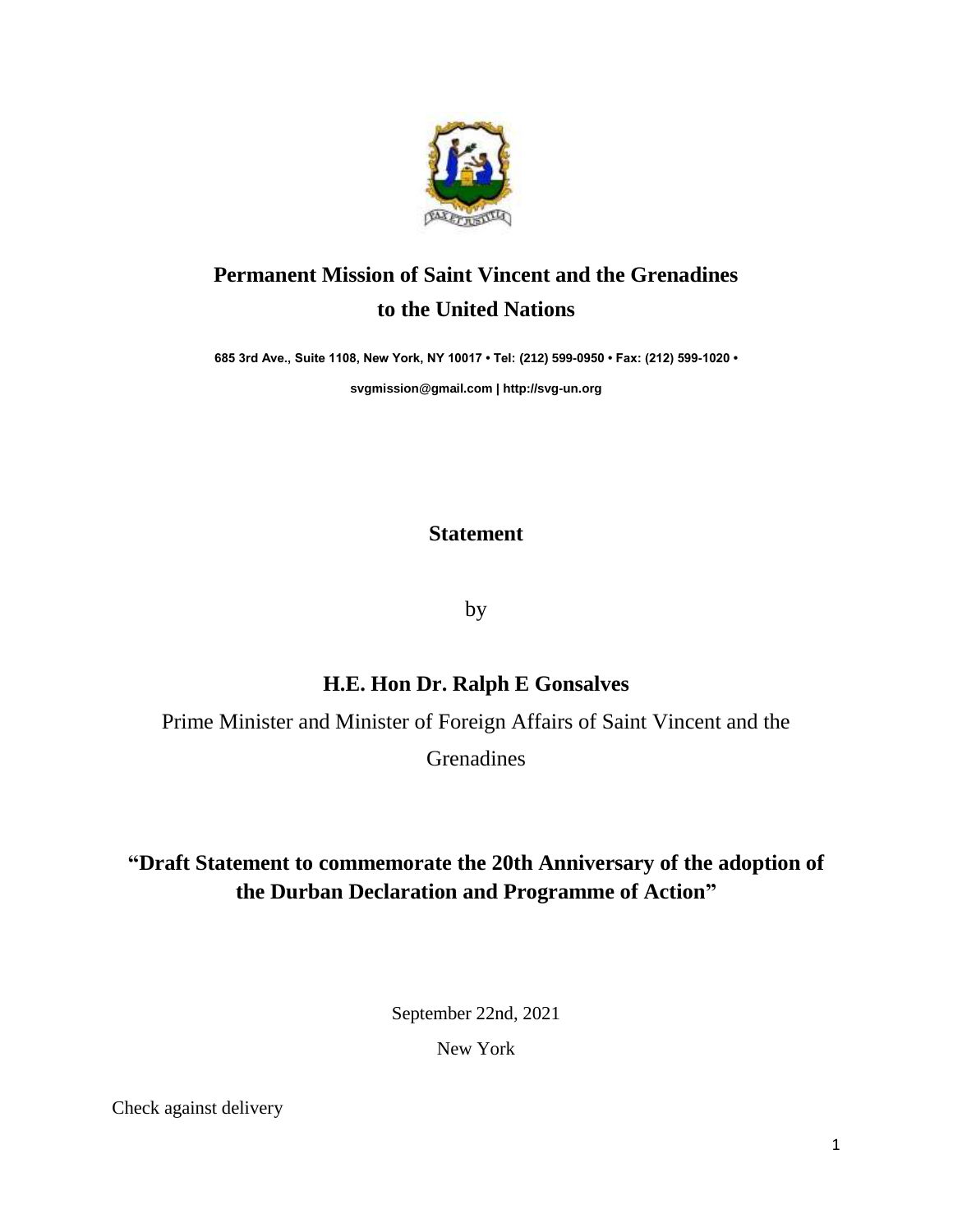Your Excellencies, Distinguished Delegates, Comrades and Friends,

Amidst the ignoble manifestations of a skewed international system, lay the legacies of a violent colonial era, injustice, and racist economic inequality. This painful history pollutes the present political order, and gives rise to booming cries for global peace and justice.

The gross human injustices and the atrocious crimes of indigenous or native genocide and chattel slavery, particularly the Trans-Atlantic slave trade in African bodies, must prompt an appropriate recompense to help heal our collective memory, mend our strained social fabrics, and advance meaningfully, materially, the sustainable development agenda - *with special consideration to all former territories of brutish colonialism and imperial disorder.* 

The cause of reparatory justice - *championed by the Caribbean Community (CARICOM), and promoted by social activists globally*  remains an indisputable moral imperative. This legitimate demand, *buttressed by the abject manifestations of today's unequal political economy, and firmly grounded in the precepts of international law*, should prompt the governments of *all* former colonising powers to atone for past misdeeds of native genocide and the enslavement of Africans through earnest attempts at reconciliation and practical recompense for the enduring legacies of these crimes against humanity.